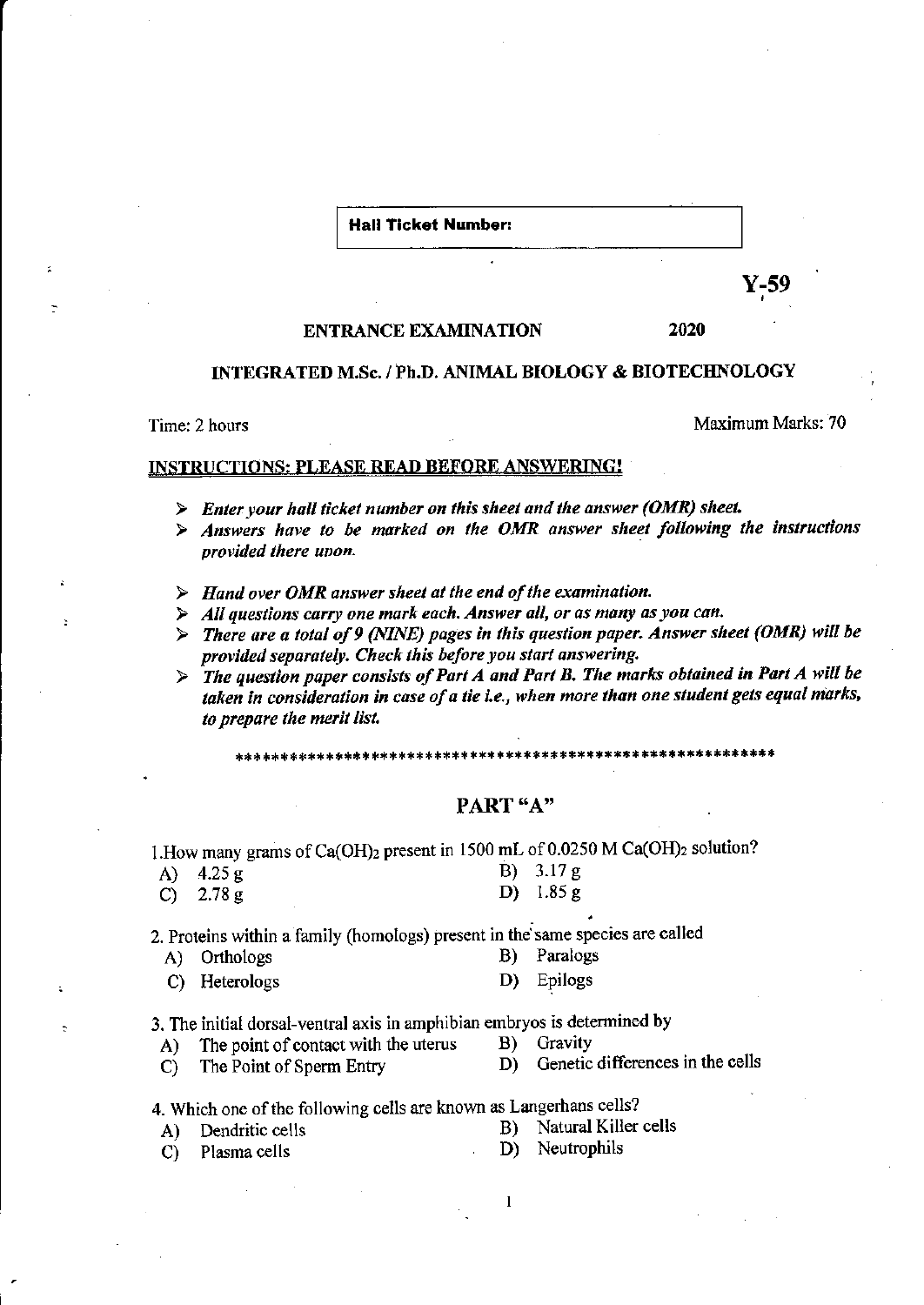5. The pH of 500 mL of solution containing 0.0124 grams of Ca(OH)<sub>2</sub> is 10.83. What will be the pH of this solution if 500 ml of disilled water is further added to it?

- A)  $7.2$ B) 9.68
- $C)$  10.83  $D)$  11.04

6. Which of the following is the genetic material of SAR-CoV2?

- Single-stranded Positive RNA  $A$ )
	- Single-stranded DNA  $\mathbf{C}$ )
- B) Single-stranded Negative RNA
- D) Double-stranded DNA

7. Stable structures of amphipathic compounds in water are called

- A) Missiles B) Ampholytes
- D) Micelles C) Clathrates

8. In the classical experiment performed by Alfred Hershey and Martha Chase using T2 bacteriophage, choose the correct answer.

- A) The protein coat of the virus enters the host bacterial cell
- protein The viral coat was  $\mathbf{C}$ radiolabelled with <sup>32</sup>P
- The viral coat protein was B) radiolabelled with <sup>35</sup>S
- The viral DNA recovered from host D) bacterial cell was radiolabelled with  $35<$
- 9. Polytene chromosomesare formed due to
	- A) extensive transcription
	- C) repeated DNA replication without cell division
- pairing of homologous chromosomes B)
- failure of DNA replication  $D$

10. One of the following methods is used to determine the DNA binding regions of a given transcription factor across the genome. B)

A) DNA-Seq

Cell sonication

A)

ATAC-Seq D) C) ChIP-Seq

11. Which process does not belong to downstream processing?

Media optimization  $B)$ 

RNA-Seq

D) Debris precipitation **Broth filtration**  $\mathbf{C}$ 

12. Given that the molecular weight of a nucleotide pair is 650 and the length occupied by each base pair is 3.4 Angstroms, what will be the length of a DNA that has a molecular weight of 120 x  $10^{6}$ ? (YS)

- B)  $6.1 \times 10^5$  Angstroms A)  $6.1 \times 10^{10}$  Angstroms D)  $12.2 \times 10^5$  Angstroms
- C)  $12.2 \times 10^{10}$  Angstroms

13. Which of the following bacteria causes syphilis in humans?

- Treponema dysenteriae A)
- B) Cryptosporidium

C) Rickettsia

- D) Treponema pallidum
-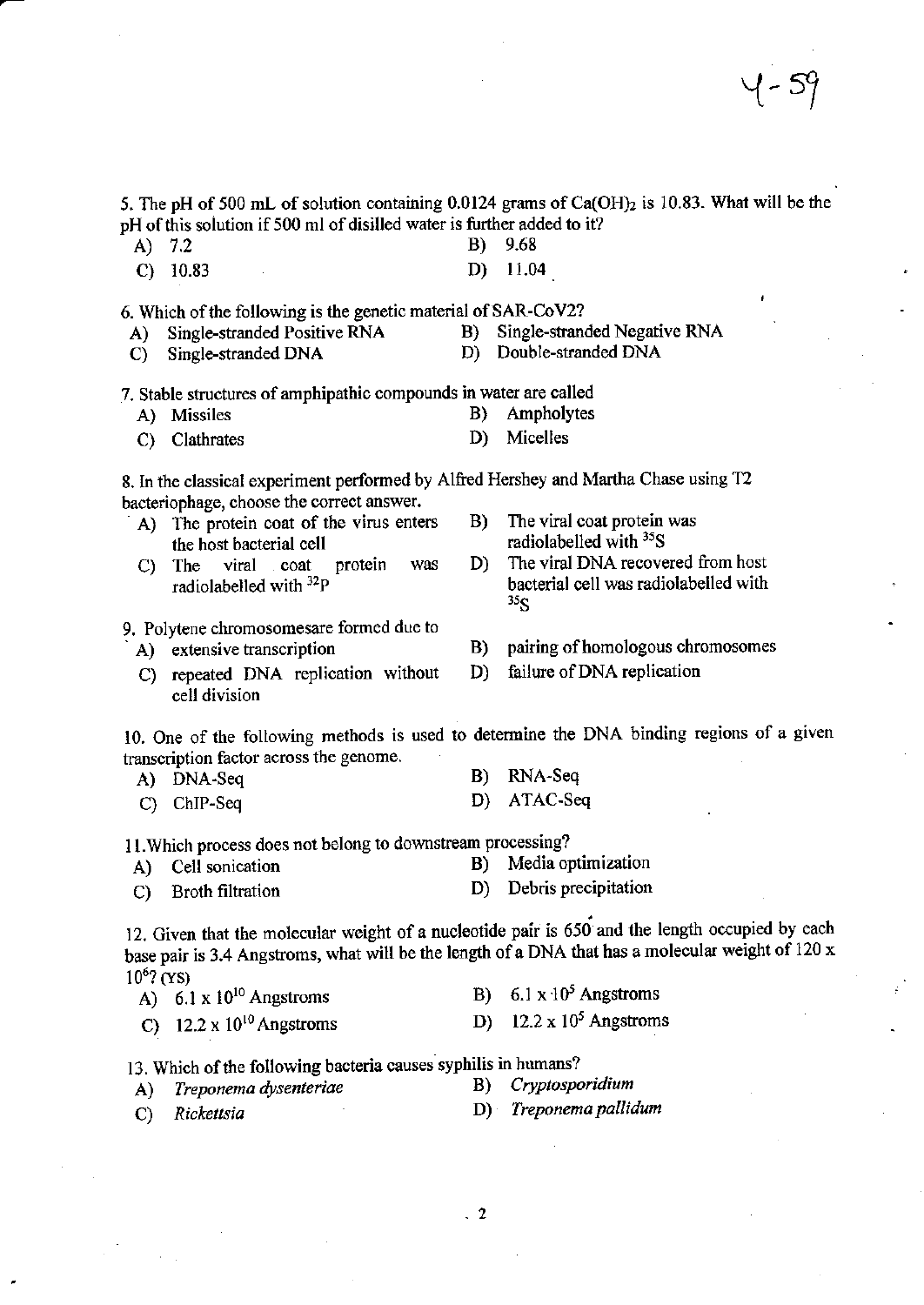14. The removal of  $7<sup>th</sup>$  electron from an element of Group VI of the periodic table needs three times more energy than

A)  $5<sup>th</sup>$  electron

B)  $6<sup>th</sup>$  electron

C)  $8<sup>th</sup>$  electron

D)  $18<sup>th</sup>$  electron

15. The process of loss of the alkylated base ftom the DNA molecule by breakage pf the bond joining the purine nitrogen with the deoxyribose is termed as

A) Alkylation

- B) Transversion
- C) Transition D) Depurination

16. Which of the following structures is derived from ectomesenchyme?

- A) Motor neurons B) Skeletal muscles
- C) Melanocytes D) Sweat glands

17. Which one of the following monosaccharaides is not an aldose?

| A) Glucose   | B) Ribose   |
|--------------|-------------|
| C) Erythrose | D) Fructose |

18. In a given human cell, all the matemal chromosomal DNA was fluorescently labeled and allowed it to undergo 30 rounds of mitotic cell divisions. How many of these daughter cells will retain fluorescence labeled chromosomal DNA?

- A) Upto 46 cells B) Upto 92 cells
- C) Upto 690 cells D) Upto 1380 cells

19. Which enzyme converts glucose to ethanol?

| A) Invertase |  | B) Maltase  |
|--------------|--|-------------|
| C) Zymase    |  | D) Diastase |

20. The difference in energy between the rcactant at irs ground state and transition siate is

- A) Transition energy B) Activation energy
- C) Free energy D) Heat energy

21. The pH of a solution whose  $[OH] = 1 \times 10^{-2}$  M is

 $A)$  2 c) l0  $B) 5$  $(D)$  12.

22. The ionic product of water is

| A) $1 \times 10^{-14} M^2$ | B) $1 \times 10^{-41}$ M <sup>2</sup> |
|----------------------------|---------------------------------------|
| C) $1 \times 10^{-7} M^2$  | D) $1 \times 10^{-21}$ M <sup>2</sup> |

23. Feminization of external genitalia happens in XY male due to defective/mutated

- A) 5alpha-reductase
- B) 2l-hydroxylase
- C) Progesterone receptor D) Aromatase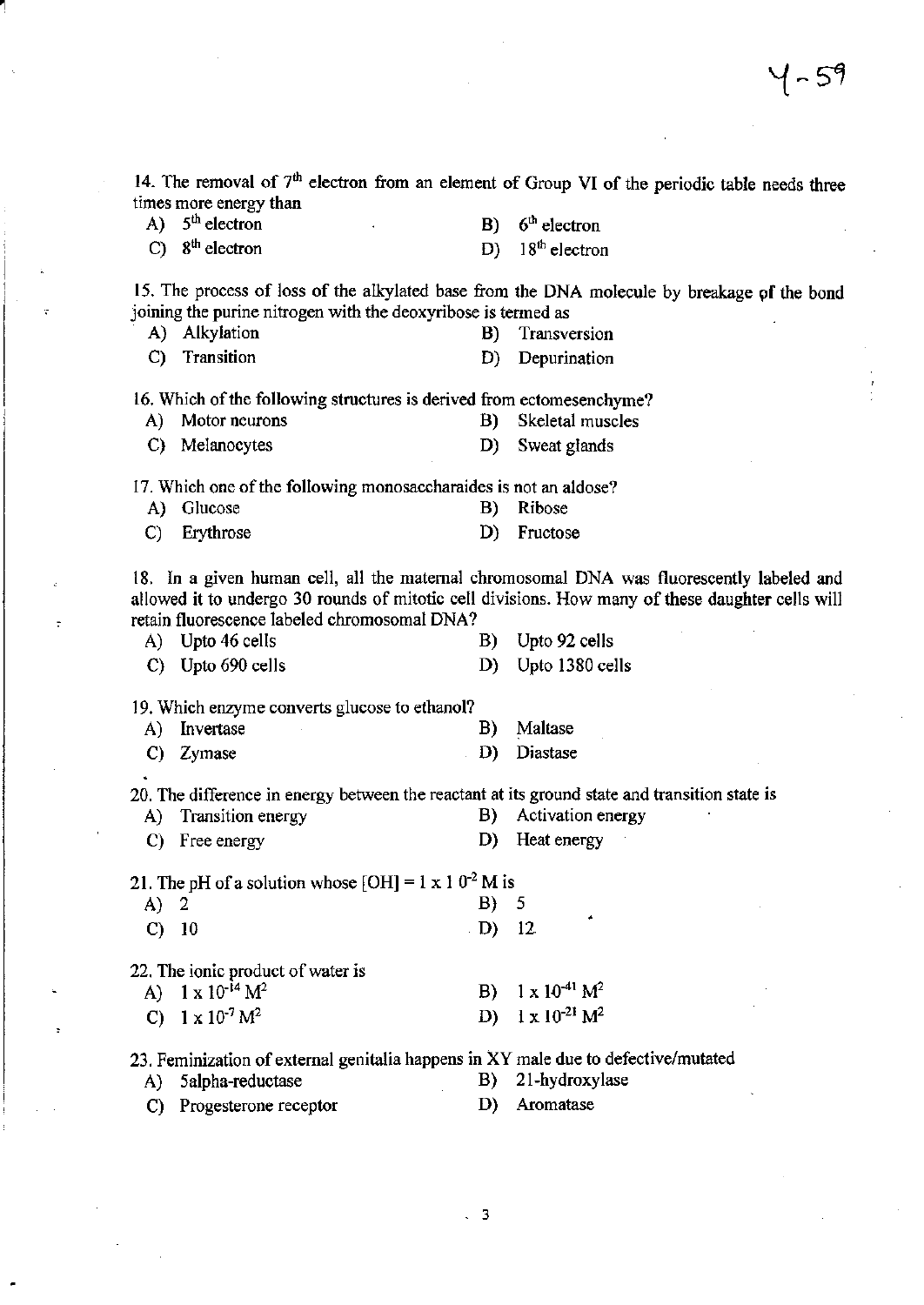$4 - 59$ 

|               | 24. Which of the following features is not correct for a plasmid vector?                 |    |                                                          |
|---------------|------------------------------------------------------------------------------------------|----|----------------------------------------------------------|
|               | A) Selectable Marker                                                                     | B) | Reporter gene                                            |
| C)            | An origin of replication                                                                 | D) | can be used to express high molecular<br>weight proteins |
|               | 25. An element found in all amino acids but not in carbohydrates is                      |    | ۰                                                        |
| A)            | Carbon                                                                                   | B) | Nitrogen                                                 |
|               | C) Oxygen                                                                                | D) | Sulphur                                                  |
|               | 26. The major greenhouse gasses are                                                      |    |                                                          |
|               | A) $CO2$ and $O2$                                                                        | B) | $O2$ and CH <sub>4</sub>                                 |
|               | C) $N_2O$ and $O_2$                                                                      | D) | $CO2$ and $CH4$                                          |
|               | 27. Two fragments of DNA can be joined by                                                |    |                                                          |
| A)            | Terminal transferase                                                                     | B) | Polynucleotide kinase                                    |
| $\mathbf{C}$  | DNA ligase                                                                               | D) | DNA polymerase I                                         |
|               | 28. Cell wall of algae contains                                                          |    |                                                          |
|               | A) Hemicellulose, pectins and proteins                                                   | B) | Cellulose, galactans and mannans                         |
|               | C) Cellulose, hemicellulose and pectins                                                  | D) | Pectins, cellulose and proteins                          |
|               | 29. 4-hydroxy proline is present in                                                      |    |                                                          |
| A)            | Collagen                                                                                 | B) | Plant Cell wall                                          |
| $\mathcal{C}$ | Keratin                                                                                  | D) | Bacterial cell wall                                      |
|               | 30. Which of the following can precipitate antigens in an agglutination assay?           |    |                                                          |
| A)            | Fab                                                                                      | B) | Fc                                                       |
| $\epsilon$    | FCR                                                                                      | D) | F(ab) <sub>2</sub>                                       |
|               | 31. Which one of the following floating plants in rice fields serves as a biofertilizer. |    |                                                          |
| A)            | Azolia                                                                                   | B) | Wolffia                                                  |
|               | C) Salvinia                                                                              | D) | Lemna                                                    |
|               | 32. Genome of an organism refers to its total                                            |    |                                                          |
| A)            | haploid set of chromosomes                                                               | B) | diploid set of chromosomes                               |
| C)            | autosomes                                                                                | D) | total number of genes                                    |
|               | 33. Polenske value of fatty acids is indicative of                                       |    |                                                          |
| A)            | Degree of unsaturation of fatty acids                                                    | B) | Degree of saturation of fatty acids                      |
| C)            | Amount of volatile<br>fatty acids<br>extracted through saponification                    | D) | Degree of branching in fatty acids                       |
|               | 34. A cluster of polar flagella in bacterium is called                                   |    |                                                          |
| A)            | Amphitrichous                                                                            | B) | Lophotrichous                                            |
| C)            | Monotrichous                                                                             | D) | Petritrichous                                            |

.4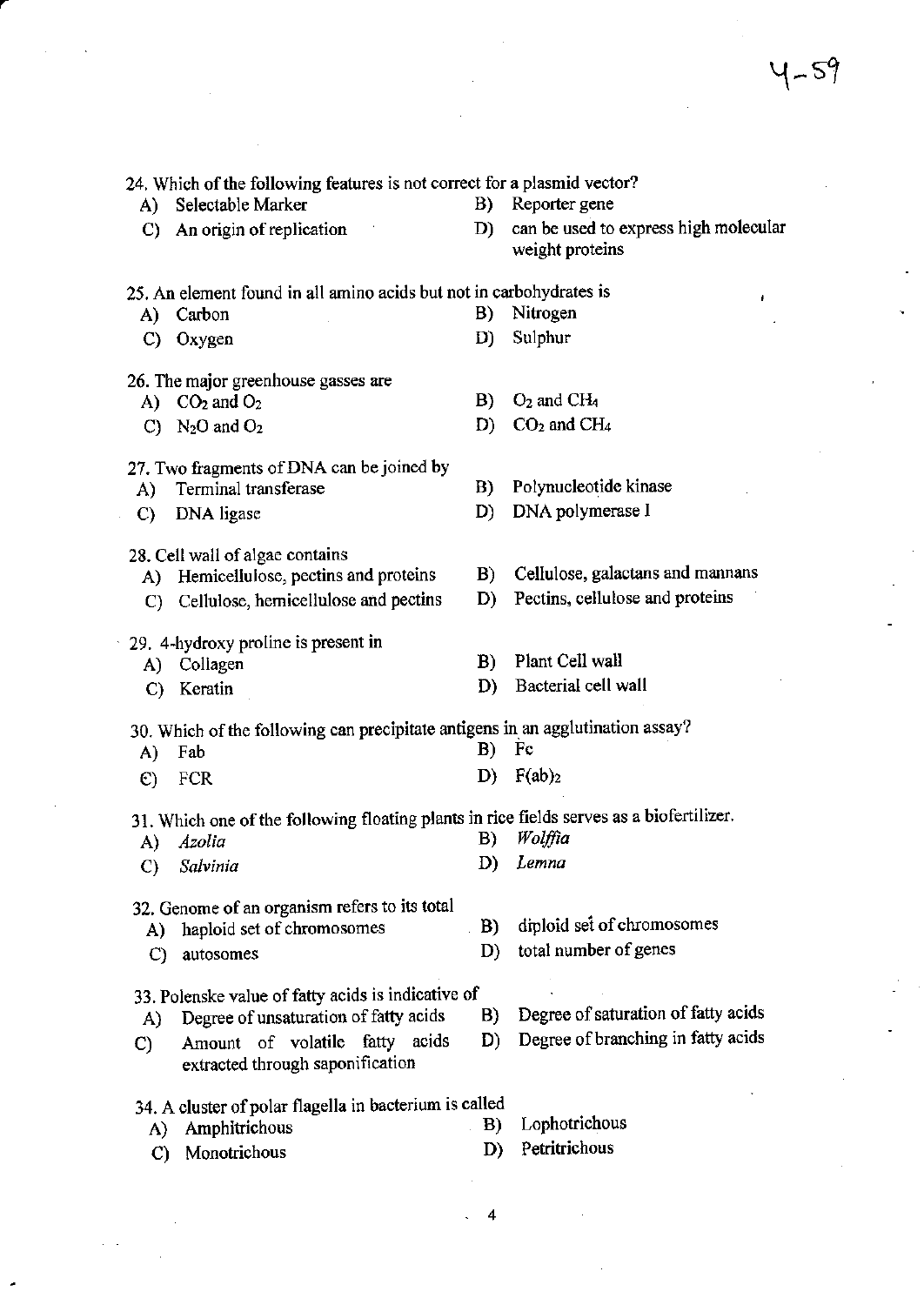- 35. "Pharming" is a term that describes
	- A) the use of animals in transgenic research
	- C) large-scale production of cloned animals
- $\bf{B}$ plants making genetically altered foods
- D) synthesis of a drug by a transgenic plant or animal

# PART "B"

36. In eukaryotes, RNA polymerase I is

- A) present in nucleus and catalyzes the synthesis of pre-tRNA
- C) present in nucleolus and catalyzes the synthesis of pre-tRNA
- present in nucleus and catalyzes the B) synthesis of pre-rRNA
- present in nucleolus and catalyzes the D) synthesis of pre-rRNA

37. Which one of the following statement is incorrect with reference to anti-doping control of misuse of anabolic steroids by sports personnel/athletes?

- A) When using testosterone as an anabolic steroid, athletes may also take up clomiphene to reduce the ratio of circulating testosterone to LH in an attempt to evade a positive drug test.
- C) Indirect methods to detect doping include determination  $\sigma$ f the testosterone/dihydrotestosterone glucuronide ratio with suitable cut-off values.
- B) Gas chromatography-mass spectrometry allows identification and characterisation of steroids and their metabolites in the urine but may not distinguish between pharmaceutical and natural testosterone.
- D) Direct evidence may be obtained with a method based on the determination of the carbon isotope ratio of the urinary steroids.

.38. In an enzyme-catalyzed reaction, the shape of the curve expressing the relationship between substrate concentration ([S]) and initial velocity (V<sub>0</sub>) is

- A) Linear
- C) Rectangular hyperbola
- Sigmoidal B)
- Straight line parallel to X-axis D)

39. Actin filaments are found in all of the following except in

- microvilli of the intestinal brush  $B)$ A) flagella of bacteria : border D) Contractile rings of dividing animal C) Sarcomeres of the skeletal cells cells 40. The solubility coefficient of  $CO<sub>2</sub>$  is
	- **B**) 0.57 A) 0.024 D) 0.008  $C) 0.012$

41. Which one of the following enzymes is involved in de novo methylation of DNA in mammals?

A) DMNT1

- DNMT<sub>2</sub> **B**)
- DNMT3L  $D$ C) DNMT3a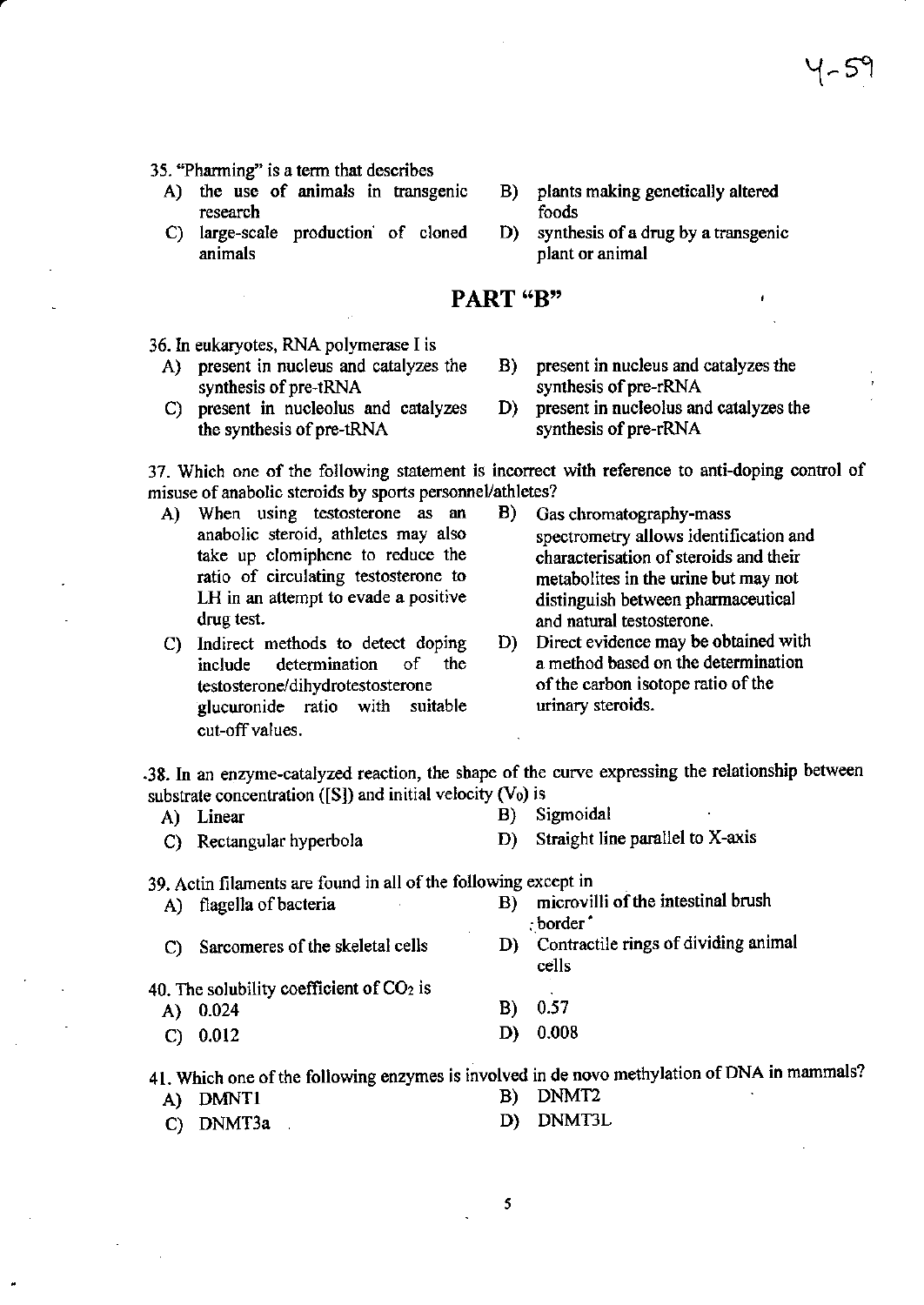|                                                                                                                                                                             | C) Christian de Duve                                                                          | D)       | <b>Edward Michael De Robertis</b>                                                                                                                                                           |  |  |
|-----------------------------------------------------------------------------------------------------------------------------------------------------------------------------|-----------------------------------------------------------------------------------------------|----------|---------------------------------------------------------------------------------------------------------------------------------------------------------------------------------------------|--|--|
| 43. A second mutation in the same gene restores the wild-type phenotype. This phenomenon is<br>referred as                                                                  |                                                                                               |          |                                                                                                                                                                                             |  |  |
| A)                                                                                                                                                                          | Intragenic suppression                                                                        | B)       | Intergenic complementation                                                                                                                                                                  |  |  |
| C)                                                                                                                                                                          | Gene conversion                                                                               | D)       | Synthetic enhancement                                                                                                                                                                       |  |  |
| 44. In the exponential phase of growth of bacterium culture, 100 cfu/ml cells increased to<br>3200 cfu/ml cells in 2 hours. What is the generation time for this bacterium? |                                                                                               |          |                                                                                                                                                                                             |  |  |
| A)                                                                                                                                                                          | 12 minutes                                                                                    | B)       | 15 minutes                                                                                                                                                                                  |  |  |
| $\mathbf{C}$                                                                                                                                                                | 24 minutes                                                                                    | D)       | 30 minutes                                                                                                                                                                                  |  |  |
| A)                                                                                                                                                                          | 45. Salk and Sabin polio vaccines are<br>prepared from two strains of Polio<br>virus.         | B)       | attenuated vaccines                                                                                                                                                                         |  |  |
| C)                                                                                                                                                                          | inactivated and attenuated form of<br>vaccines respectively                                   | D)       | attenuated and inactivated forms of<br>vaccines respectively.                                                                                                                               |  |  |
| A)                                                                                                                                                                          | molecules<br>collide<br>less <b>B</b><br>reactant<br>frequently                               |          | 46. As the temperature of a reaction is increased, the rate of the reaction increases because the<br>reactant molecules collide more<br>frequently and with greater energy per<br>collision |  |  |
| C)                                                                                                                                                                          | reactant molecules collide more<br>frequently and with less energy per<br>collision           | D)       | reactant molecules collide less<br>frequently and with greater energy per<br>collision                                                                                                      |  |  |
|                                                                                                                                                                             | 47. How many L-stereoisomers are present in an aldo-hexose?                                   |          |                                                                                                                                                                                             |  |  |
| A)                                                                                                                                                                          | 6                                                                                             | B)       | 8                                                                                                                                                                                           |  |  |
| $\mathbf{C}$                                                                                                                                                                | 10                                                                                            | D)       | 16                                                                                                                                                                                          |  |  |
| 48. Which of the following is an epimeric pair?                                                                                                                             |                                                                                               |          |                                                                                                                                                                                             |  |  |
|                                                                                                                                                                             | A) D-glucose and D-mannose                                                                    | B)       | D-lactose and D-maltose                                                                                                                                                                     |  |  |
|                                                                                                                                                                             | C) L-mannose and L-fructose                                                                   |          | D) D-glucose and L-glucose                                                                                                                                                                  |  |  |
| A)<br>$\mathbf{C}$                                                                                                                                                          | 49. Which of the following is considered as a primary lymphoid organ<br>Lymph nodes<br>Spleen | B)<br>D) | Mucosal lymphoid tissue<br>Thymus                                                                                                                                                           |  |  |
| A)<br>C)                                                                                                                                                                    | 50. Telolecithal egg is a characteristic of<br><b>Birds</b><br>Mammals                        | B)<br>D) | Arthropods<br>Echinoderms                                                                                                                                                                   |  |  |
|                                                                                                                                                                             |                                                                                               |          |                                                                                                                                                                                             |  |  |

42. Who discovered the process by which certain ameboid cells in the coelomic fluid of sea stars engulf and destroy foreign matter such as bacteria?<br>
A) Warren Lewis B) Elie Metchnikoff

 $\bar{\gamma}$ 

 $\bf 6$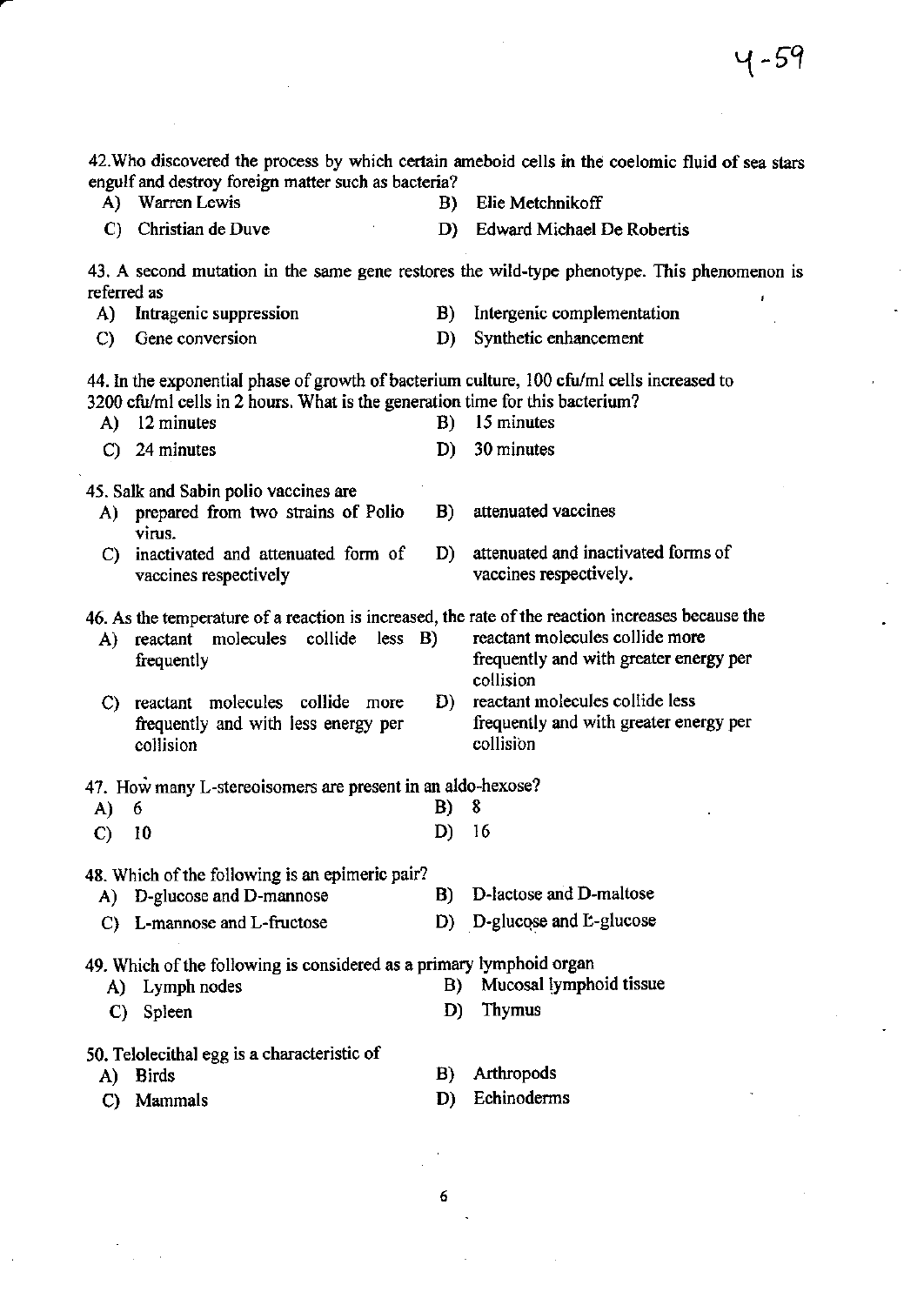51. J chain or joining chain is found in A) IgG B) IgD C) IgE D) IgM & IgA 52. The type of cleavage in frog embryo is A) Unequal B) Rotational C) Radial D) Planar 53. Which are the best combination hormones/factors to interactively regulate bone and its mineral metabolism? A) PTH, Vitamin D, FCF23 and B) PTH, Vitamin D, FGF2, Calmodulin Calcitonin C) PTH, Vitamin D, T3 and D) Aldosterone, vitamin D, FGF23 and Aldosterone 54. Which of the following amino acids are synthesized from Ribose-5-phosphate? A) Glycine B) Histidine C) Proline D) Serine 55. Which one of the following methods is used to purify an enzyme that has Arabinose as substrate from a mixture of cellular proteins? A) Gel-shift assay B) Electrophoresis<br>
C) Affinity chromatography B) Zonal Sedimentation C) Affinity chromatography 56. Which of the following cells are preferred for production of recombinant biopharmaceuticals! A) K562 B) HepG2 c) MCFT D) CHO .57. Book lungs are seen in A) Arachnids B) Annelids<br>
C) Molluses D) Echinoderms C) Molluscs D) 58. The hormone that regulates basal metabolic rate is<br>A) Parathyroid  $\qquad$  B) Adrenocotical A) Parathyroid B) Adrenocotical<br>
C) Thyroid D) Gonadotropic C) Thyroid D) .Gonadorropio 59. Which of the following speciation doesn't require a physical barrier? A) Allopatric B) Sympatric C) Parapatric D) Peripatric 60. Which of the following is not true for BCG vaccine?<br>A) It is live attenuated bacterial B) It is A) lt is live attenuated bacterial B) lt is a subunit vaccine preparation C) Administered on day one after birth D) It is used in the treatment of certain<br>to protect against tuberculosis cancers to protect against tuberculosis

 $4$  -S $^{\circ}_{\phantom{\circ}7}$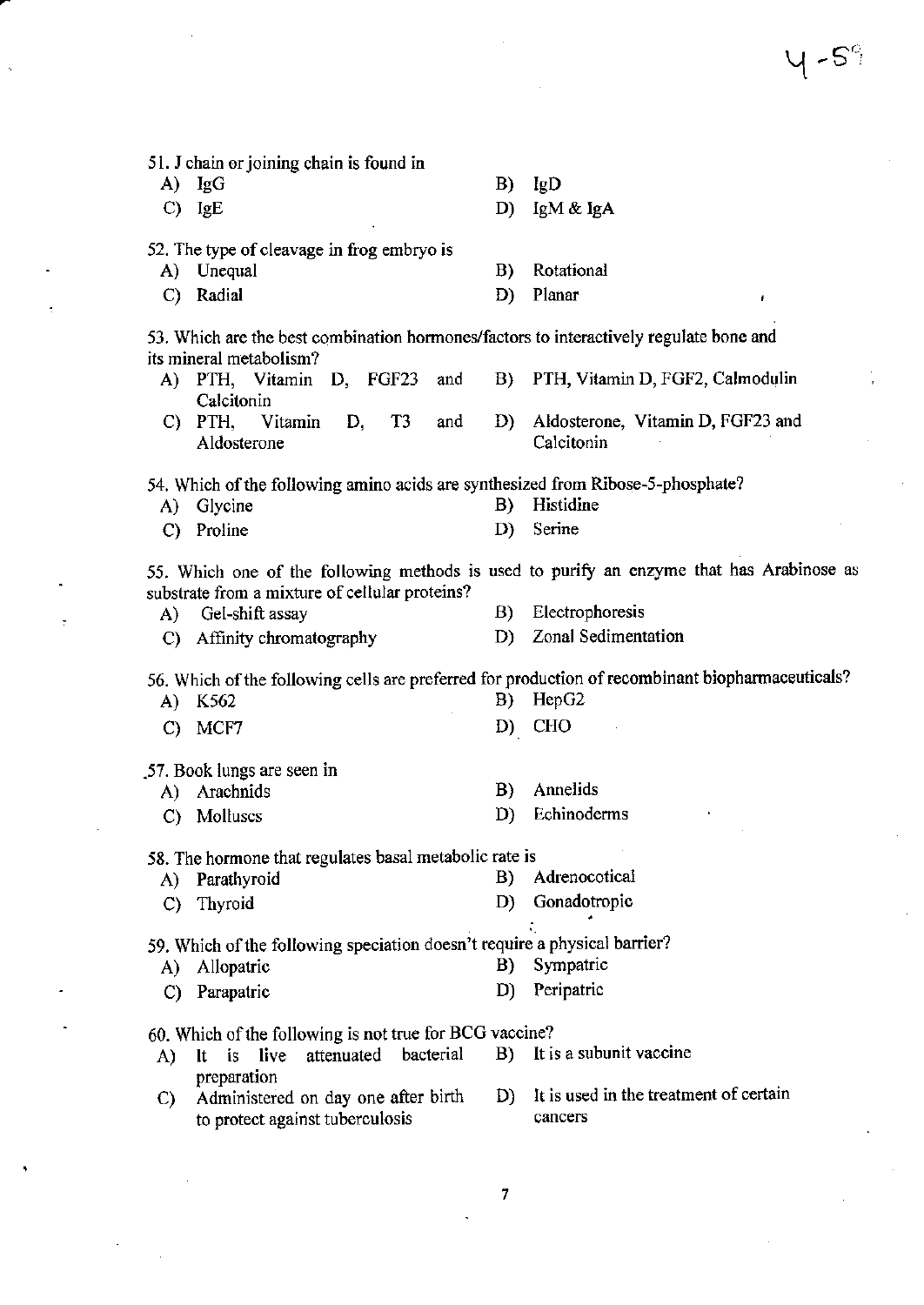$4-59$ 

 $\sim$  :

 $\mathbf{u}$  .

| A)           | 61. Which one of the following is a correct statement for Na-K ATPase?<br>It gives out 3 Na <sup>+</sup> ions and takes in 2 | B) | It gives out $2 \text{ Na}^+$ ions and takes in 3                                                |
|--------------|------------------------------------------------------------------------------------------------------------------------------|----|--------------------------------------------------------------------------------------------------|
|              | $K^+$ ions<br>C) It gives out 3 $Ca^{2+}$ ions and takes in 2.                                                               | D) | $K^+$ ions<br>It gives out $3 \text{ Na}^+$ ions and takes in 2                                  |
|              | $K^+$ ions                                                                                                                   |    | $Ca^{2+}$ ions<br>t                                                                              |
|              | 62. Which of the following reaction mixtures gives adesired PCR product?                                                     |    |                                                                                                  |
|              | A) Primers, dNTPs, template DNA and<br>DNA polymerase I                                                                      | B) | Primers, dNTPs, template DNA and<br>Klenow                                                       |
| C)           | Primers, dNTPs, template DNA and<br>Taq DNA polymerase                                                                       | D) | Primers, template DNA and Taq DNA<br>polymerase                                                  |
| A)           | 63. In hemoglobin, the transition from T state to R state (low to high affinity) is triggered by:<br>$Fe2+ binding$          | B) | heme binding                                                                                     |
|              |                                                                                                                              |    | subunit association                                                                              |
| $\mathbf{C}$ | oxygen binding                                                                                                               | D) |                                                                                                  |
| A) $0.2$     | frequency of the allele b is 0.2. What is the frequency of individuals with Bb genotype?                                     | B) | 64. In a Hardy-Weinberg population with two alleles, B and b that are in equilibrium, the<br>0.4 |
|              |                                                                                                                              | D) | 0.82                                                                                             |
| $\mathbf{C}$ | 0.32                                                                                                                         |    |                                                                                                  |
|              | antagonist for the receptors of                                                                                              |    | 65. The steroid analog drug, RU486, used to terminate early (preimplantation) pregnancies is an  |
| A)           | Testosterone                                                                                                                 | B) | Dihydrotestosterone                                                                              |
| C)           | Estradiol                                                                                                                    | D) | Progesterone                                                                                     |
| $A$ )        | 66. Which one is an important constituent of rennin-angiotensinogen-aldosterone system?<br>JGA cells                         | B) | Erythropoietin                                                                                   |
|              |                                                                                                                              | D) | Macular cells                                                                                    |
| C)           | Plasma cells                                                                                                                 |    |                                                                                                  |
|              | 67. Which one of the following statements holds true for eukaryotic transcription?                                           |    |                                                                                                  |
| A)           | Genes transcribe continuously but                                                                                            | B) | Genes transcribe discontinuously but                                                             |
|              | stochastic manner                                                                                                            |    | stochastic manner                                                                                |
| C)           | Genes transcribe continuously but                                                                                            | D) | Genes transcribe discontinuously but                                                             |
|              | non-stochastic manner                                                                                                        |    | non-stochastic manner                                                                            |
|              | 68. Toll-like receptors (TLRs) play an important role in immune defense by recognizing                                       |    |                                                                                                  |
| A)           | microbial component                                                                                                          | B) | conformational differences in<br>antigenic proteins                                              |
| C)           | MHC- peptide complexes                                                                                                       | D) | anti-idiotypic immunoglobulins                                                                   |
|              | 69. The hypothalamic nucleus that act as a biological clock of the body is                                                   |    |                                                                                                  |
| A)           | Supraoptic nucleus                                                                                                           | B) | Preoptic nucleus                                                                                 |
| $\mathbf{C}$ | Arcuate nucleus                                                                                                              | D) | Suprachiasmatic nucleus                                                                          |
|              |                                                                                                                              | 8  |                                                                                                  |
|              |                                                                                                                              |    |                                                                                                  |
|              |                                                                                                                              |    |                                                                                                  |

 $\label{eq:2.1} \frac{1}{\sqrt{2}}\int_{\mathbb{R}^3}\frac{1}{\sqrt{2}}\left(\frac{1}{\sqrt{2}}\right)^2\frac{1}{\sqrt{2}}\left(\frac{1}{\sqrt{2}}\right)^2\frac{1}{\sqrt{2}}\left(\frac{1}{\sqrt{2}}\right)^2\frac{1}{\sqrt{2}}\left(\frac{1}{\sqrt{2}}\right)^2.$